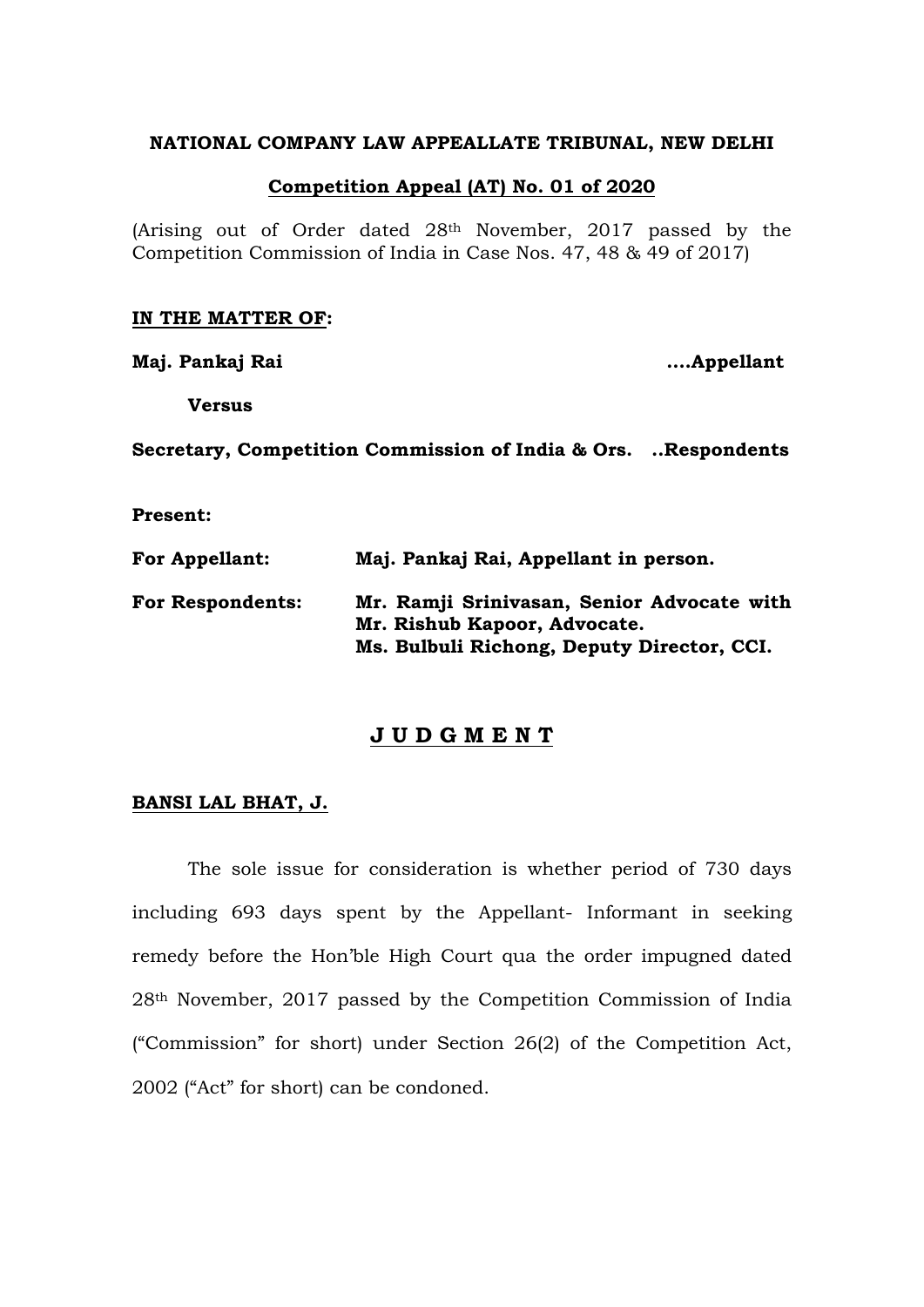2. A flash back of the events culminating in preferring of instant appeal by the Informant may be reproduced briefly. Informations encompassing Case No. 47 of 2017 filed by the Appellant- Informant Maj. Pankaj Rai, Case No. 48 of 2017 filed by Mr. Pankaj Gupta and Case No.49 of 2017 filed by Sh. Lakshmi Reddy Eddula raised competition concerns against 'NIIT Limited', New Delhi (Opposite Party/ OP) common to all the three Informations alleging contravention of provisions of Sections 3 and 4 of the Act. Briefly put, the Informants were aggrieved by the conduct of OP in allegedly abusing its dominant position through its franchise agreements and indulging in anticompetitive practices. The Informants claimed to be the franchisees of the OP in the city of Hyderabad engaged in the business of provision of computer education/ training services. OP was stated to be a wellknown brand engaged in the business of computer education having attained the status of global leader in skill and talent development. It was stated that the OP had been offering multi-disciplinary courses in management and training delivery solutions to various institutions spanning across forty Countries. It was alleged that while the Informants, as franchisees of OP were initially granted rights to offer Post Graduate Diploma in Banking Operations (PGDBO) course conducted by the OP in collaboration with ICICI Bank, subsequently the OP revoked the rights of Informants though itself continued to offer the same course at its own centre at Basheerbagh, Hyderabad. Allegedly OP had been making forays into the territories of Informants depriving the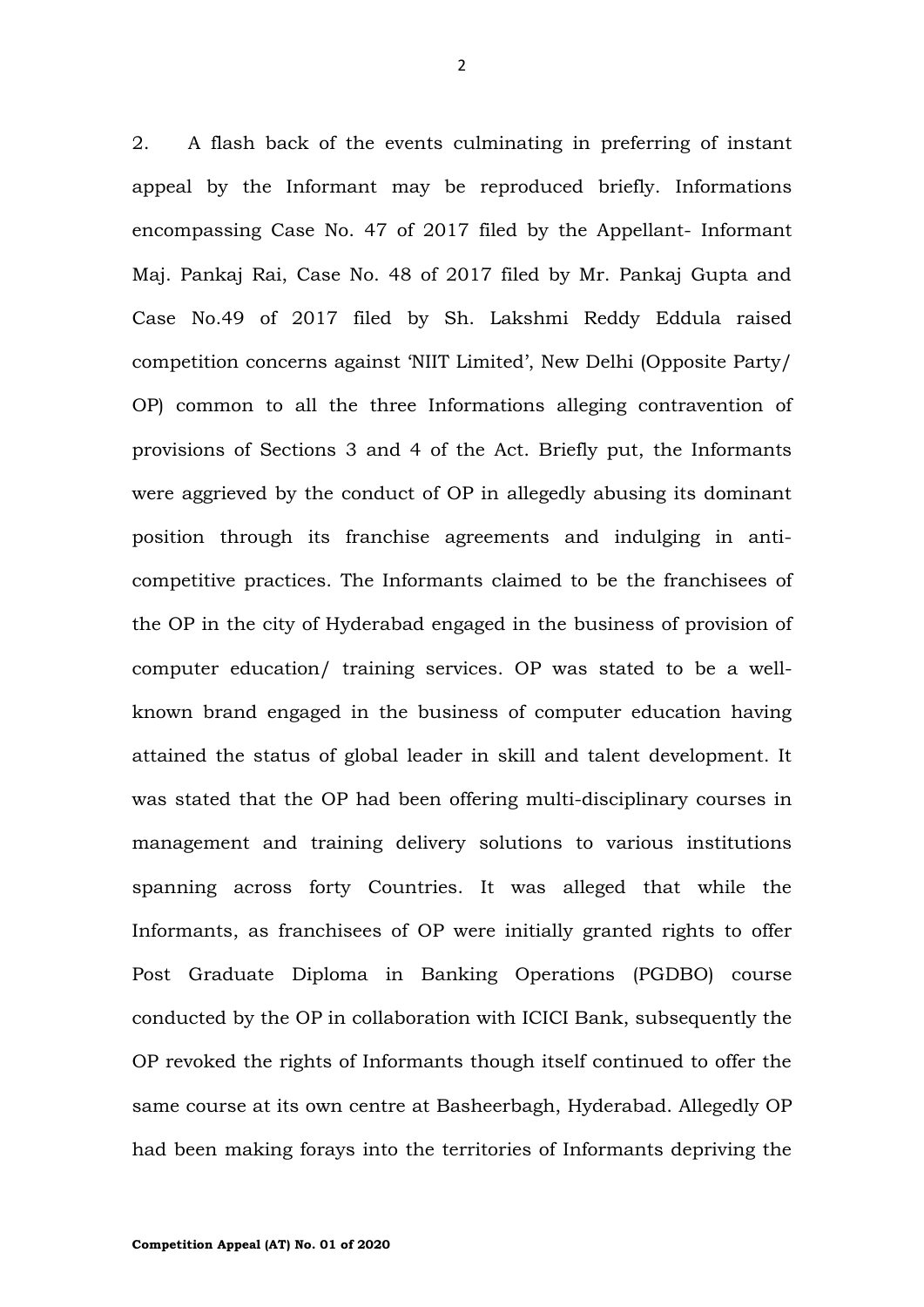Informants of their legitimate share of revenue from that territory. It was also alleged that the OP was offering courses at highly discounted prices by entering into an agreement with 'Accenture' and followed a differential pricing pattern for its consumers in metros jeopardising the rights of students and franchisees and thereby rendering the courses offered by the franchisees uncompetitive; besides alleged to be indulging in predatory pricing as the prospective customers in a franchisee's territory could register online thereby ruining the business of franchisees. It was further alleged that the OP has arbitrarily reduced the Informants share from 20% to 10% in Imperia courses amounting to abuse of dominant position. The Informant also alleged poaching of customers by the OP through its online training portal which are similar to the ones available with the franchisees, thereby appropriating the entire benefits. The Informants sought an inquiry into abuse of dominant position by the OP and passing of appropriate directions.

3. On consideration of the informations and the material substantiating the allegations therein, the commission found that apart from OP there were many other players operating in the relevant market and offering similar courses. The Commission, banking upon the information in public domain, noticed that the OP has around 400 Centres in the relevant market whereas its competitors like CSC Computer Education Private Ltd. and Aptech were having comparable number of centres in the relevant market. Appellant admitted before the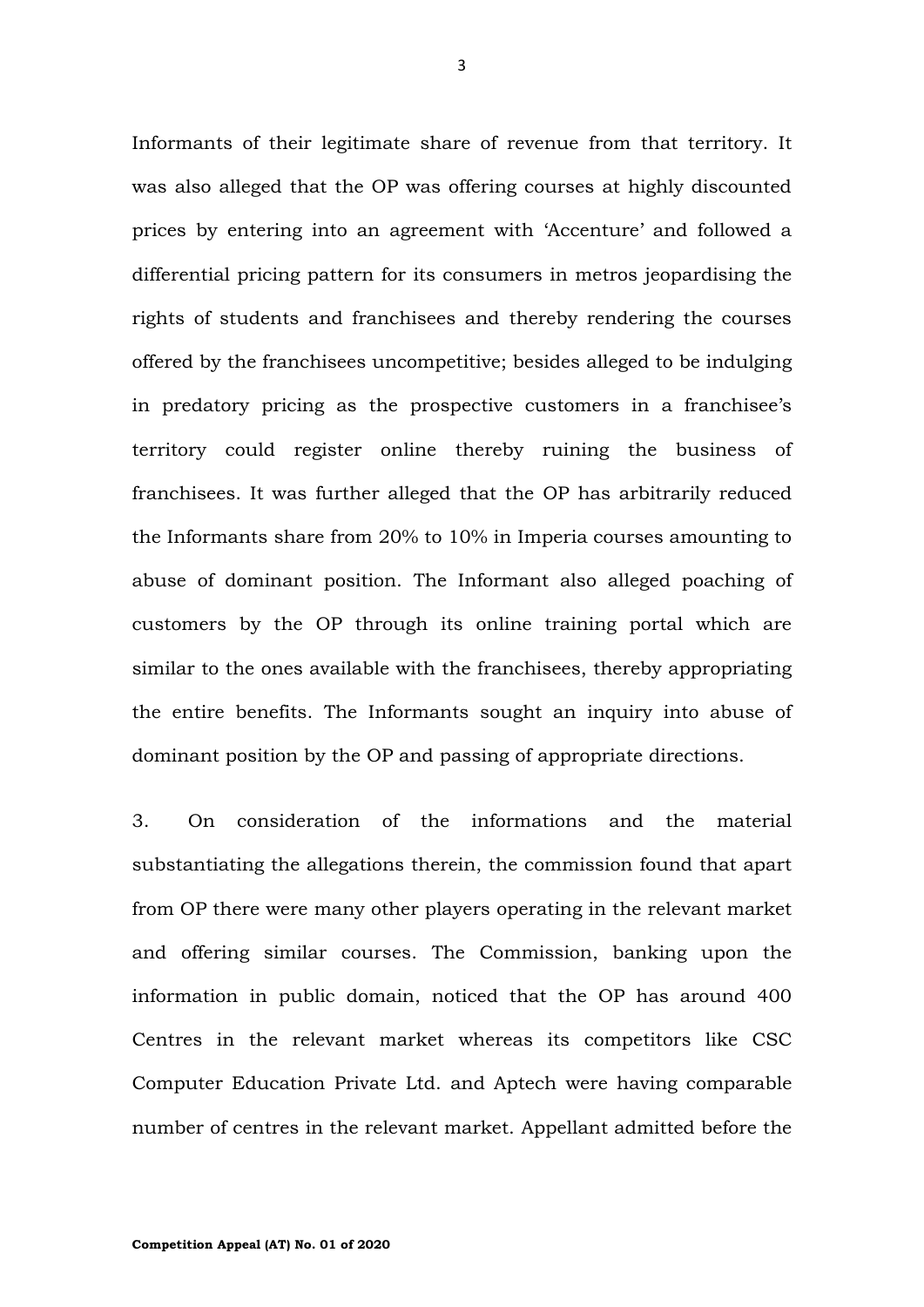Commission that Jetking had a comparable number of Computer/ IT training centres in the city of Hyderabad. The commission came to this conclusion that OP was operating in a competitive environment and faced rivalry from a number of similarly placed players in the field. Thus, OP could not operate independently of the market forces in the relevant market while providing multiple options to its consumers for availing various services. It noticed that even in the limited geographical market of Hyderabad it faced competition from large players like Jetking, Aptech etc. Thus, the Commission arrived at a conclusion that the OP was not holding a dominant position in the relevant market. It also found no substance in the allegation under Section 3 of the Act as it noted that OP had resorted to the online mode of delivery through its learning portals to meet the growing requirements of consumers. It also found that OP had been supplying all the necessary course materials and imparting training to the faculty members of the franchisees without discrimination. The differential pricing of courses and revenue sharing agreement by the OP were not found arbitrary taking into consideration the lack of affordability and awareness in non-metros besides other relevant factors. Thus, the Commission found that no *prima facie* case of contravention of provisions of Sections 3 and 4 was made out against the OP in all three informations. It accordingly directed closing of the matter in terms of Section 26(2) of the Act.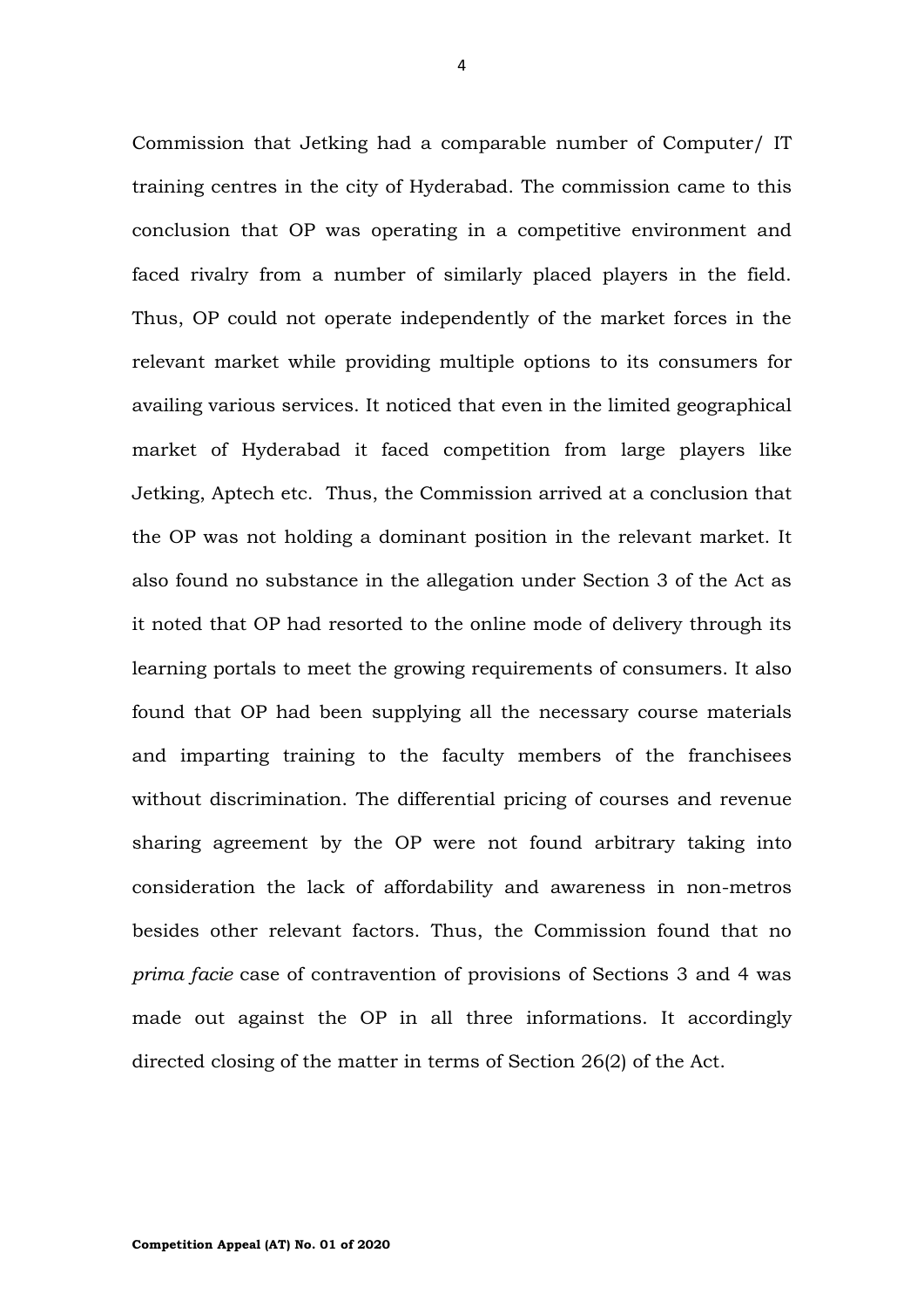4. The instant appeal has been preferred by the Informant Maj. Pankaj Raj in Case No. 47 of 2017 on 6<sup>th</sup> January, 2020 i.e. after 768 days. Section 53B of the Act providing for appeal, *inter alia* against any order falling within clause (a) of Section 53A of the Act which includes order passed by the Commission under sub-section (2) of Section 26 provides that the appeal shall be filed within 60 days from the date of such order being received by the aggrieved person. Proviso to subsection (2) of Section 53B permits this Appellate Tribunal to entertain an appeal after the expiry of the said period of 60 days on being satisfied that there is sufficient cause for not filing appeal within the prescribed period. On a plain reading of these relevant provisions, it emerges that the prescribed period of limitation of 60 days is extendable without any further limitation as regards period but subject to the Appellate Tribunal being satisfied about sufficiency of cause assigned for non-filing of the appeal within the prescribed period of limitation. The instant appeal has been filed after 768 days of the passing of the impugned order and since the Appellant was the Informant in one of the informations i.e. Case No. 47 of 2017 presumed to have knowledge of the impugned order being party to the proceeding before the Commission, the appeal appears to have been preferred after a delay of 708 days. The question for consideration is whether the Appellant has been able to demonstrate a sufficient cause preventing him from preferring the appeal within the statutory period of 60 days.

5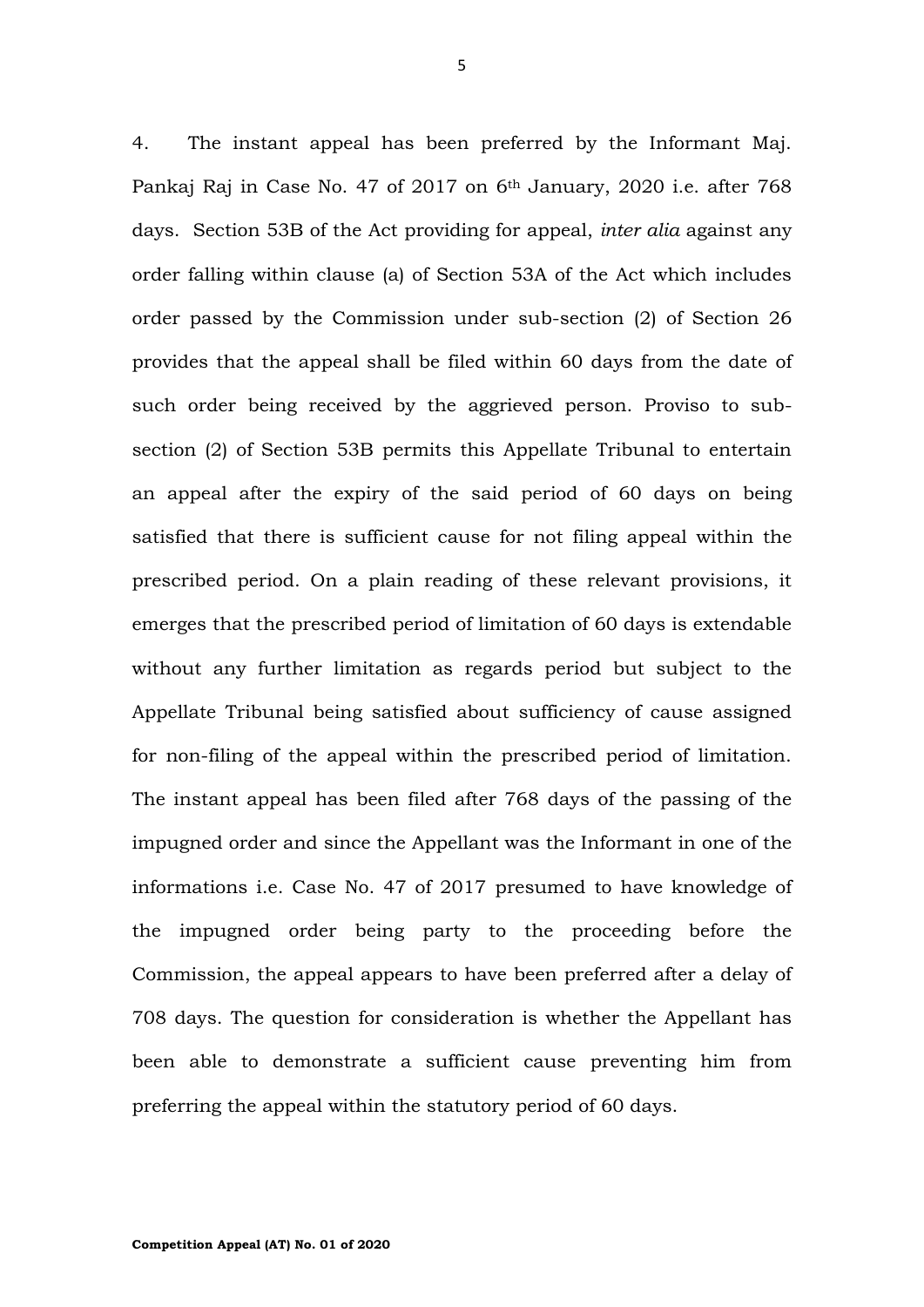5. Heard learned counsel for the parties and perused the record.

6. At the very outset, we may say that the Appellant made a desperate bid to persuade us to enter the merits of the case to demonstrate the alleged arbitrary and unfair conduct of the OP raising competition concerns and occasioning heavy pecuniary loss to the informants. The Appellant did not spare the Commission either and a close reading of the memo of appeal would lay bare that the Appellant has virtually indicted the Commission. This appears to have been done with a design i.e. to demonstrate that the impugned order assailed in appeal is *non est*. Condonation of delay is sought by exclusion of period of 693 days consumed in litigation before the Hon'ble High Court for the State of Telengana, Hyderabad, contending that the matter was prosecuted in good faith before the Hon'ble High Court as the impugned order was *non est* and obtained by fraud.

7. It emerges from the record that the Appellant and other Informants initially filed W.P. Nos. 42223 and 43744 of 2017 before the Hon'ble High Court impugning the impugned order passed by the Commission under Section 26(2) of the Act. Learned Single Judge held that the impugned order could be challenged in appeal before this Appellate Tribunal under the Act which provided alternative remedy. The Writ Petitions thus came to be rejected. The Appellant and other Informants, being dissatisfied with the common order passed in the Writ Petitions rejecting the same, preferred Writ Appeal Nos. 456 & 457

6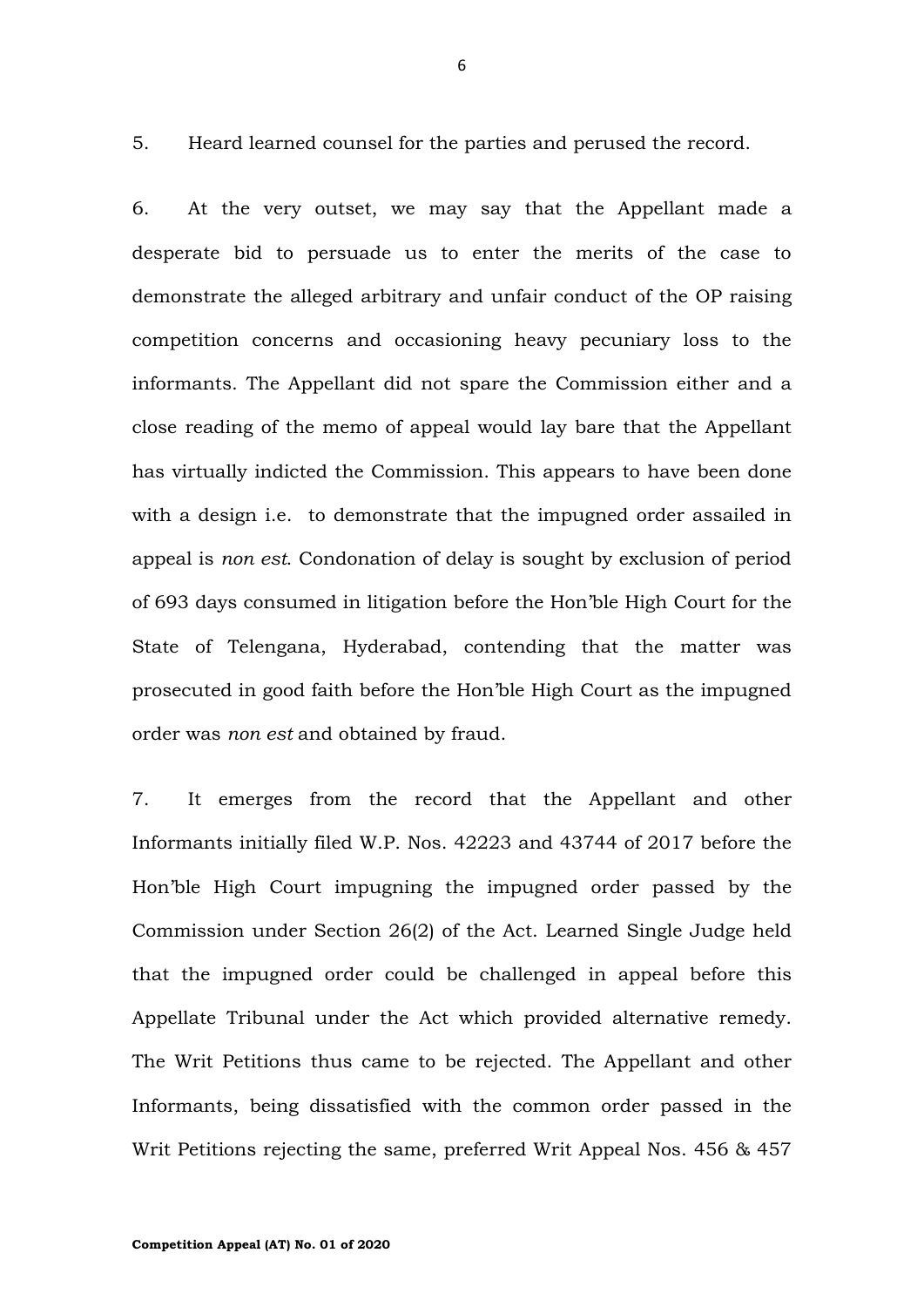of 2018 before the Division Bench of the Hon'ble High Court which came to be dismissed in terms of order dated 31st December, 2018 with the observations that the discretion exercised by the ld. Single Judge by relegating the Appellants to the statutory Appellate Jurisdiction was not unfounded on fundamental principles of law. Thus, the Hon'ble High Court declined to interfere with the order passed in Writ Jurisdiction by the Hon'ble High Court.

8. As stated hereinabove, the Appellant made strenuous efforts to demonstrate that the Commission dealt with the Informations in gross violation of the principles of fairness and fair play. Reference was made to involvement of Mr. Vinod Dhall in the affairs of the firm 'Advocates & Solicitors' appearing for one of the Respondents before the Commission to show that the decision of the Commission was engineered through the intervention of Mr. Vinod Dhall who earlier served as the Chairperson of the Commission. Obviously, this is done to demonstrate that decision making process of the Commission was obliquely influenced.

9. It is indisputable that this Appellate Tribunal, while sitting in appeal over the appealable orders passed by the Commission, is vested with ample powers to consider all issues having a bearing on the sustainability of such orders. An efficacious remedy in the form of statutory appeal under Section 53B to the extent of appealable orders passed by the Commission is available and the Hon'ble High Court of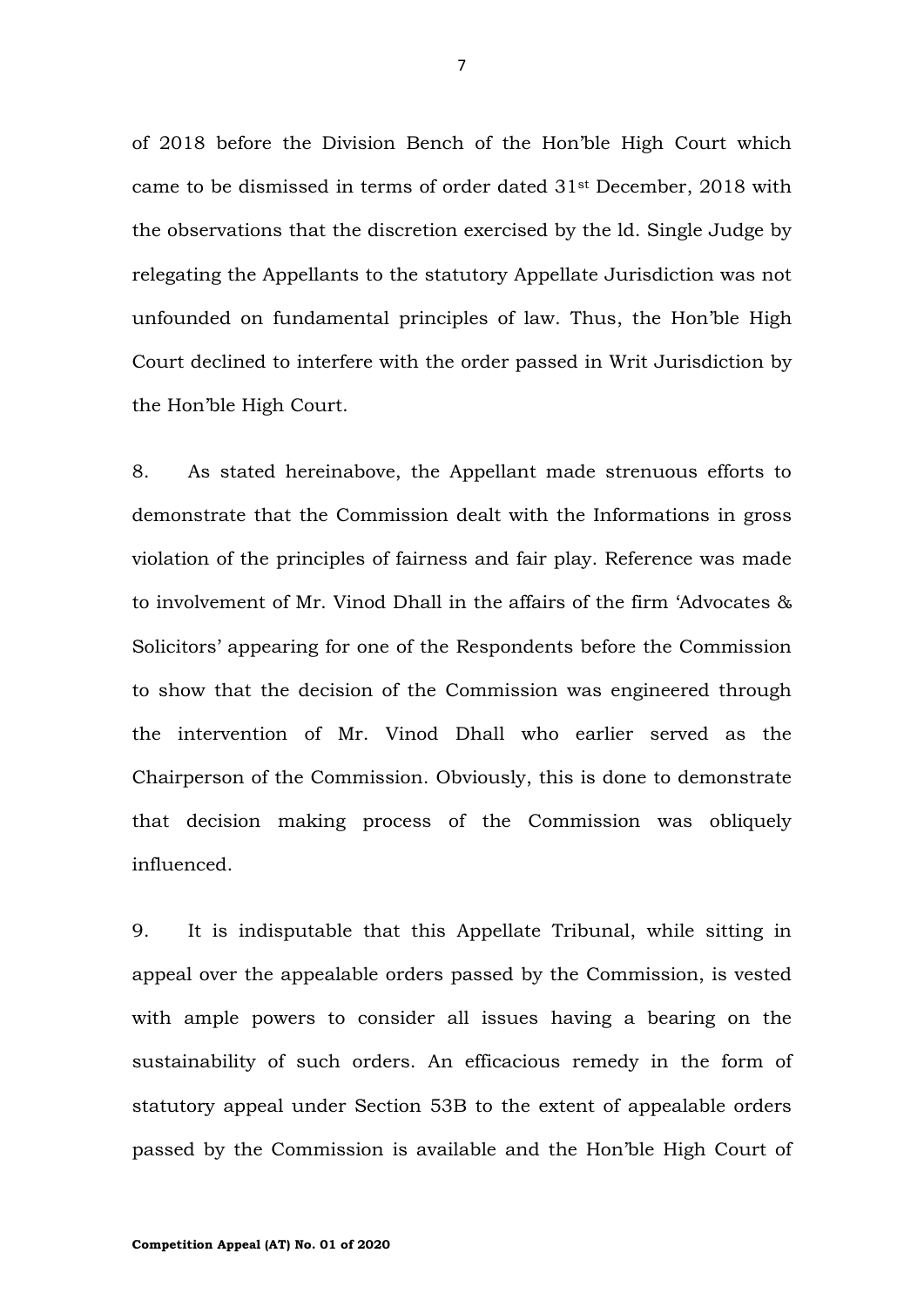Telengana has disposed of the Writ Petitions and Writ Appeals refusing to exercise writ jurisdiction in view of the efficacious remedy of appeal being available under the statute. Though the questions raised before the Hon'ble High Court in regard to contentious issues have been left open for consideration of this Appellate Tribunal, the fact remains that in exercise of its writ jurisdiction the Hon'ble High Court has declined to interfere and exercise writ jurisdiction on the basis of allegations forming sheet anchor of the arguments canvassed by the Appellant in person.

10. While the Appellant seeks condonation of delay on grounds which are not severable from the merits of the case, it is apt to notice that no reason much less a cogent lawful reason/ excuse has been assigned for a delay of around two years in preferring the statutory appeal under Section 53B of the Act. The Appellant appearing in person filed written submission in support of his oral arguments reiterating the same grounds as were urged in Writ Petitions and Writ Appeals before the Hon'ble High Court. It is canvassed that the Appellant spent 693 days in proceedings before the Hon'ble High Court since there was denial of natural justice by Commission. He continued to lay stress on the proposition that Writ Jurisdiction can be invoked even when alternate remedy is available if there was denial of natural justice and the impugned order was obtained by fraud. In this regard, he relied upon the judgment of the Hon'ble Apex Court rendered in *"A.V. Papayya* 

8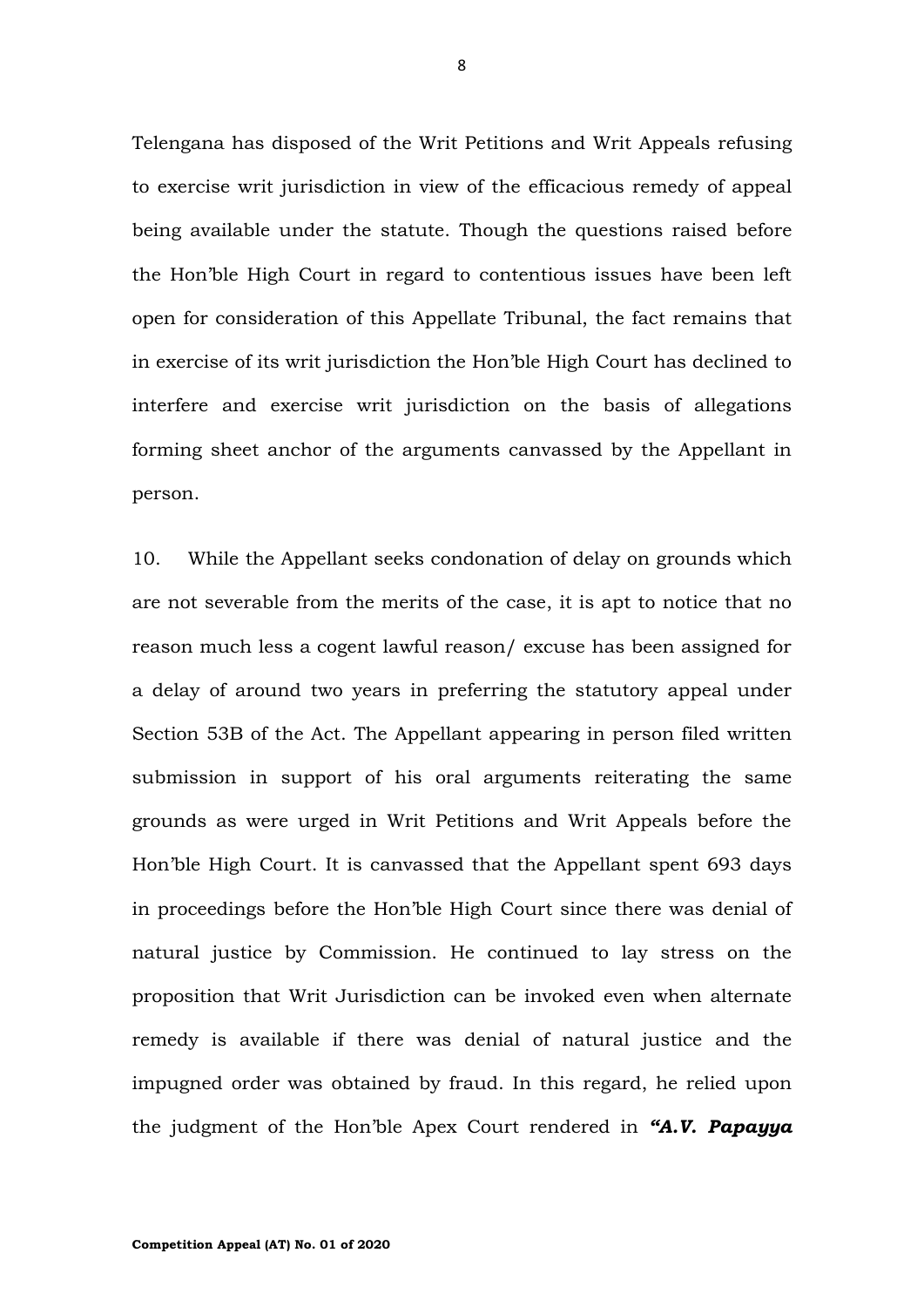*Sastry & Ors. vs. Govt. of A.P & Ors."* being Appeal (Civil) Nos. 5097- 5099 of 2004 decided on 7th March, 2007 which echoes the settled proposition of law that a Judgment, decree or order obtained by playing fraud on the Court is a nullity and *non est* in the eye of law which can be challenged in any Court at any time, in appeal, revision or writ proceedings etc. It is queer that in the face of the Judgment of the Writ Court confirmed in appeal by the Hon'ble High Court of Telengagna, Hyderabad coupled with subsequent conduct of Appellant in withdrawing the review petition, the Appellant continues to harp on the same tune. It is sad to note that the Appellant has stooped so low as to go even to the extent of maligning the judicial institution by adopting stubborn attitude in regard to its plea which the Hon'ble High Court declined to entertain to exercise its discretion in Writ Jurisdiction. This is writ large on the face of the written submissions made in Para 3(b) which reads as under:

> *"b. Approaching this Hon'ble Appellate Tribunal at New Delhi is difficult for the Appellant fighting NIIT which has deep pockets. Hence, approaching this Hon'ble Appellate Tribunal was only to seek justice when repeated attempts at the High Court failed to impress HC to adjudicate even though the Appellant has a strong case on merits. At para 15 and 16 in Swiss Ribbons Pvt. Ltd. Vs. Union of India, the Apex*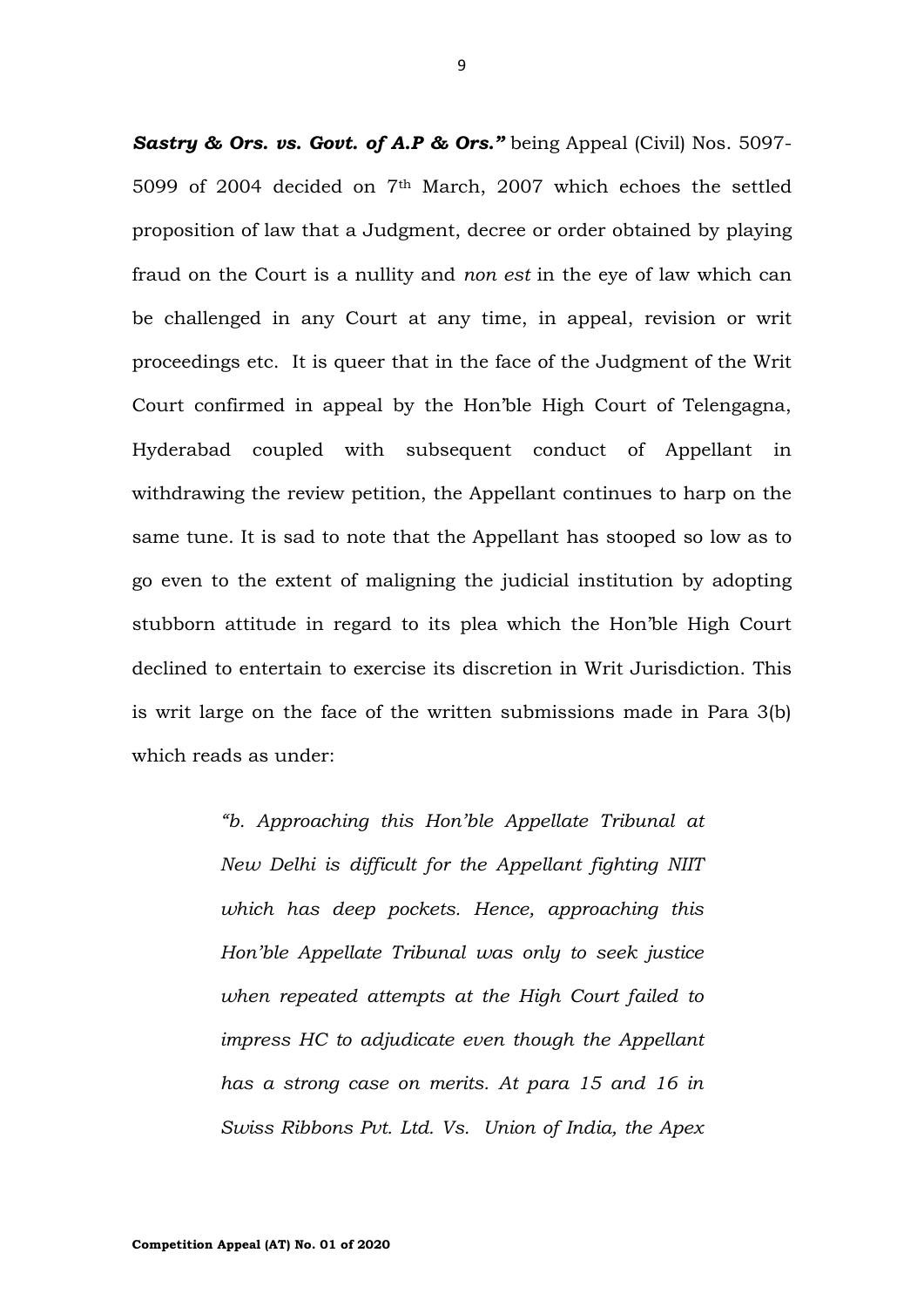*Court held that this Hon'ble Appellate Tribunal, is not an efficacious remedy for a common man of modest means. This may not be considered as an affront to this Hon'ble Appellate Tribunal but the practical difficulty of the Appellant. The Appellant tried unsuccessfully to approach the Apex Court to seek direction for early disposal of review petition and when unsuccessful has approached this Hon'ble Tribunal (pages 133-134 of counter affidavit of NIIT). In case this Hon'ble Appellate Tribunal had a Circuit Bench at Hyderabad, the Appellant would have approached this Hon'ble Tribunal at Hyderabad instead of approaching High Court unhesitatingly."*

11. Apart from the offensive and intemperate language employed in the aforesaid para by the Appellant, be it seen that the observations of the Hon'ble Apex Court in *"Swiss Ribbons Pvt. Ltd. v. Union of India- (2019) 4 SCC 17"* are in the context of establishment of Circuit Bench of this Appellate Tribunal so as to bring justice to the door step of those seeking justice. When statutory remedy in the form of an appeal is available, the aggrieved person cannot be permitted to bypass the said remedy and invoke writ jurisdiction of the Hon'ble High Court. It is indisputable that competition concerns raised with regard to all anticompetitive activities in whatever form or manifestation are effectively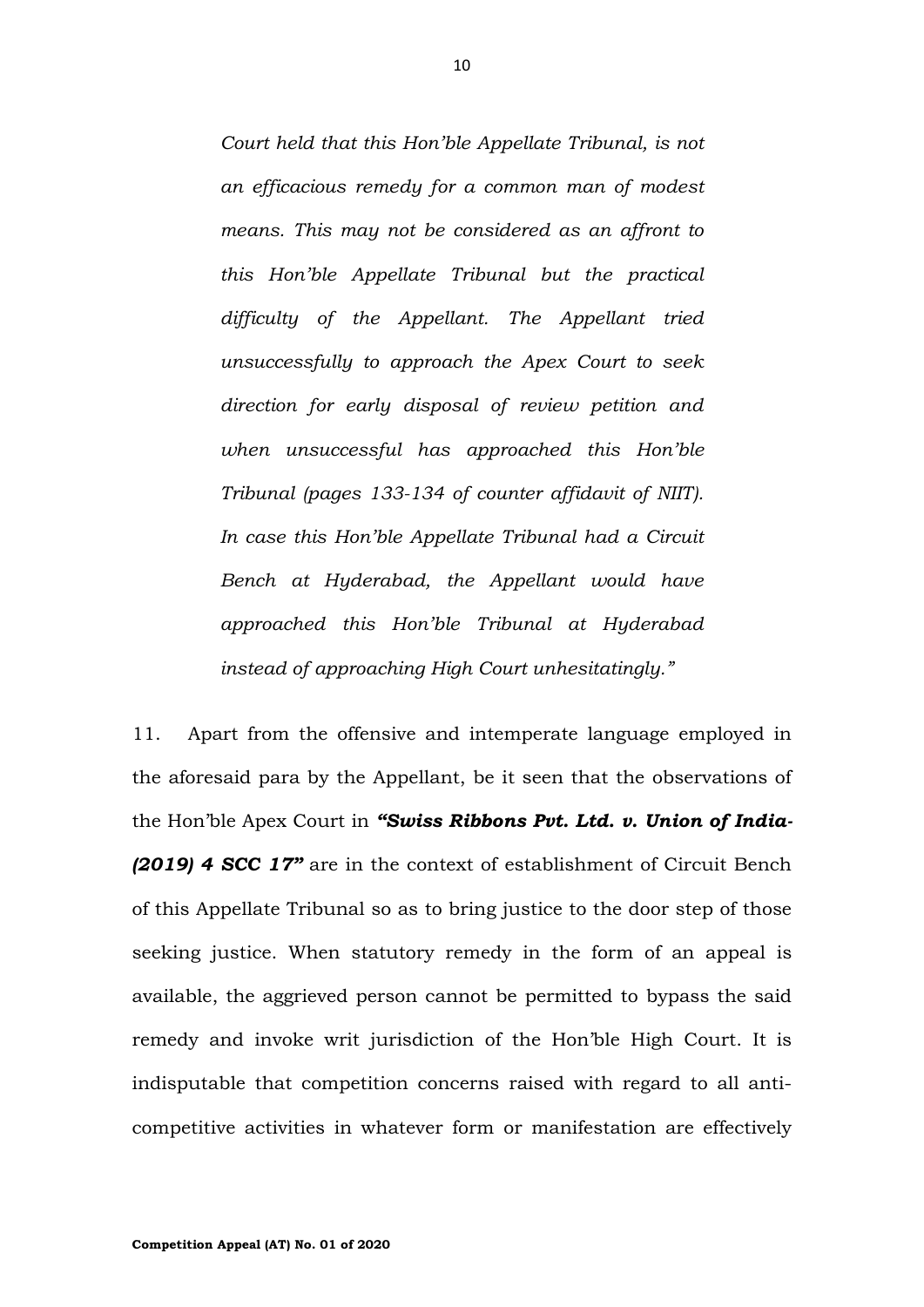dealt with under the Act which provides an efficacious remedy in the form of statutory appeal under Section 53B of the Act. It being the admitted position that efficacious legal remedy in the form of appeal is available within the adjudicatory mechanism under the Act, an unscrupulous litigant aggrieved of any order, direction and decision of the Commission under the Act cannot be allowed to choose the remedies under law and invoke writ jurisdiction of the Hon'ble High Court under the pretext of the impugned order being *non est* and emanating out of an inquiry, investigation or trial held in breach of the principles of natural justice. Such course, if permitted, would provide leverage to unscrupulous litigants to go for forum shopping. Such practice has to be deprecated.

12. The Act is intended to prevent practices having adverse effect on competition, to promote and sustain competition in markets and to protect the interest of consumers besides ensuring freedom of trade carried on by other participants in markets in India. It seeks to ensure fair competition by prohibiting trade practices which cause appreciable adverse effect on competition in markets within India. A statutory mechanism is provided in the form of establishment of a Commission which is a quasi-judicial body with powers to pass orders, render decisions and give directions envisaged by the legal framework. The Act provides for investigation by the Director General for the Commission. The Commission is empowered to levy penalty upon enterprises guilty of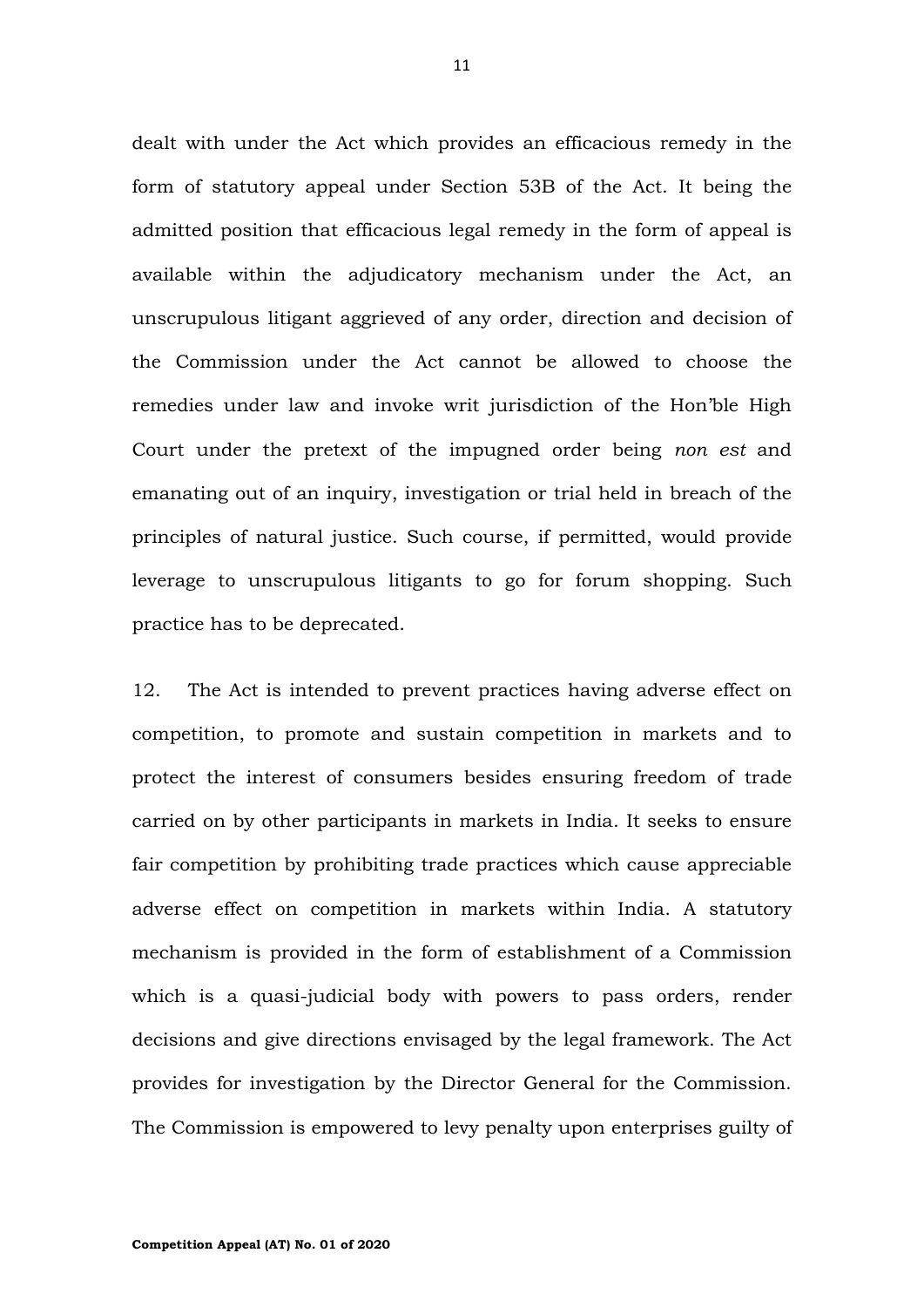anti-competitive practices as also for contraventions of its orders or for failure to comply with its directions etc. A cursory look at the preamble of the Act, statement of objects and reasons and the provisions of the Act would reveal that the Act is a complete Code with a self contained procedure dealing with inquiry by the Commission including investigation by the Director General, a fair adjudicatory mechanism and a robust appellate mechanism. It provides for expeditious disposal of cases and also prescribes a period of limitation for preferring appeals against the orders, decisions or directions given by the Commission in regard to matters covered under Section 53A. Admittedly, application of provisions of the Limitation Act, 1963 is not specifically excluded under the Act which prescribes a period of 60 days for preferring an appeal against the appealable orders of the Commission under Section 53B of the Act. It also provides for similar period of limitation for preferring appeals to Hon'ble Apex Court from orders of Appellate Tribunal under Section 53T of the Act. Both provisions dealing with the appeals, however, empower the Appellate Courts to entertain appeal beyond the prescribed period of limitation under the Act if satisfied that the Appellant was prevented by sufficient cause from filing the appeal within the prescribed period. It is significant to take note of sub-section (5) of Section 53B which provides that the Appellate Tribunal shall deal with the appeal as expeditiously as possible and make endeavour to dispose it off within six months. Given the objective to be achieved by this special statute and the mechanism provided for speedy disposal of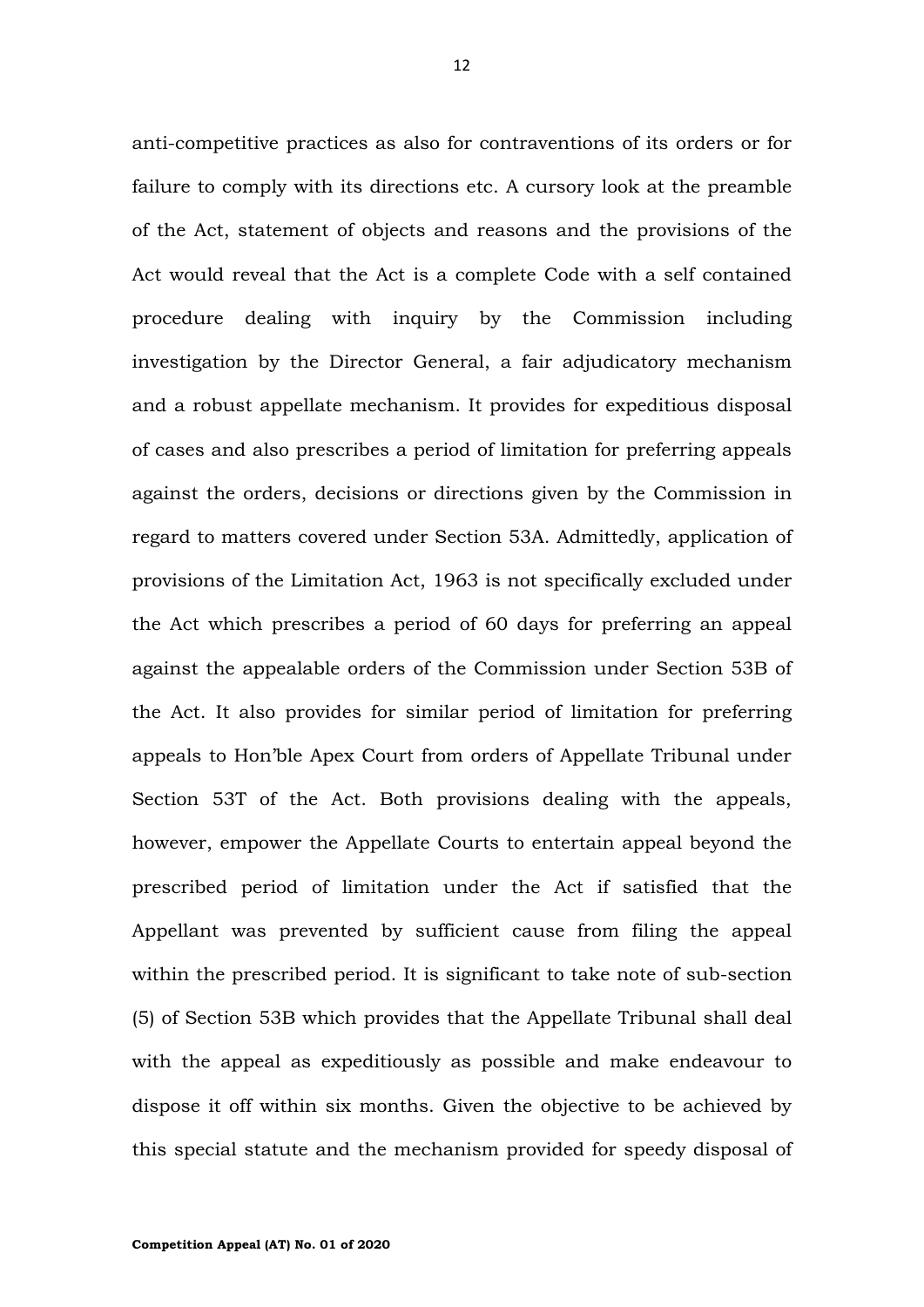the matters dealing with competition concerns or anti-competitive practices, there can be no hesitation in holding that the Limitation Act, 1963 was never intended to apply to matters covered under the Act for which special limitation is prescribed. This conclusion derives support from the observations of Hon'ble Competition Appellate Tribunal (for short "COMPAT"-which was the Appellate Tribunal prior to commencement of Part-XIV of Chapter VI of the Finance Act, 2017) in *"Geeta Kapoor v. Competition Commission of India & Ors- Appeal No. 41 of 2016"*. It observed that the legislative intendment of prescribing a shorter period of limitation is in consonance with the object of expeditious disposal of the matters relating to prevention of practices having adverse effect on competition, promotion and sustenance of competition in markets, protection of interests of consumers and ensuring of freedom of trade carried on by other participants in markets in India. It further observed that the purpose of prescribing a different period of limitation under the Act would be frustrated if the ratio of judgments involving the interpretation of the term 'sufficient cause' appearing in Section 5 of the Limitation Act, 1963 is applied for interpreting proviso to Section 53B (2) of the Act.

13. We are, therefore, of the considered view that having regard to the legislative intent behind the enactment of Act, the provisions of Limitation Act, 1963 stand excluded by necessary implication. Thus, in our considered opinion, it is not open to Appellant to take recourse to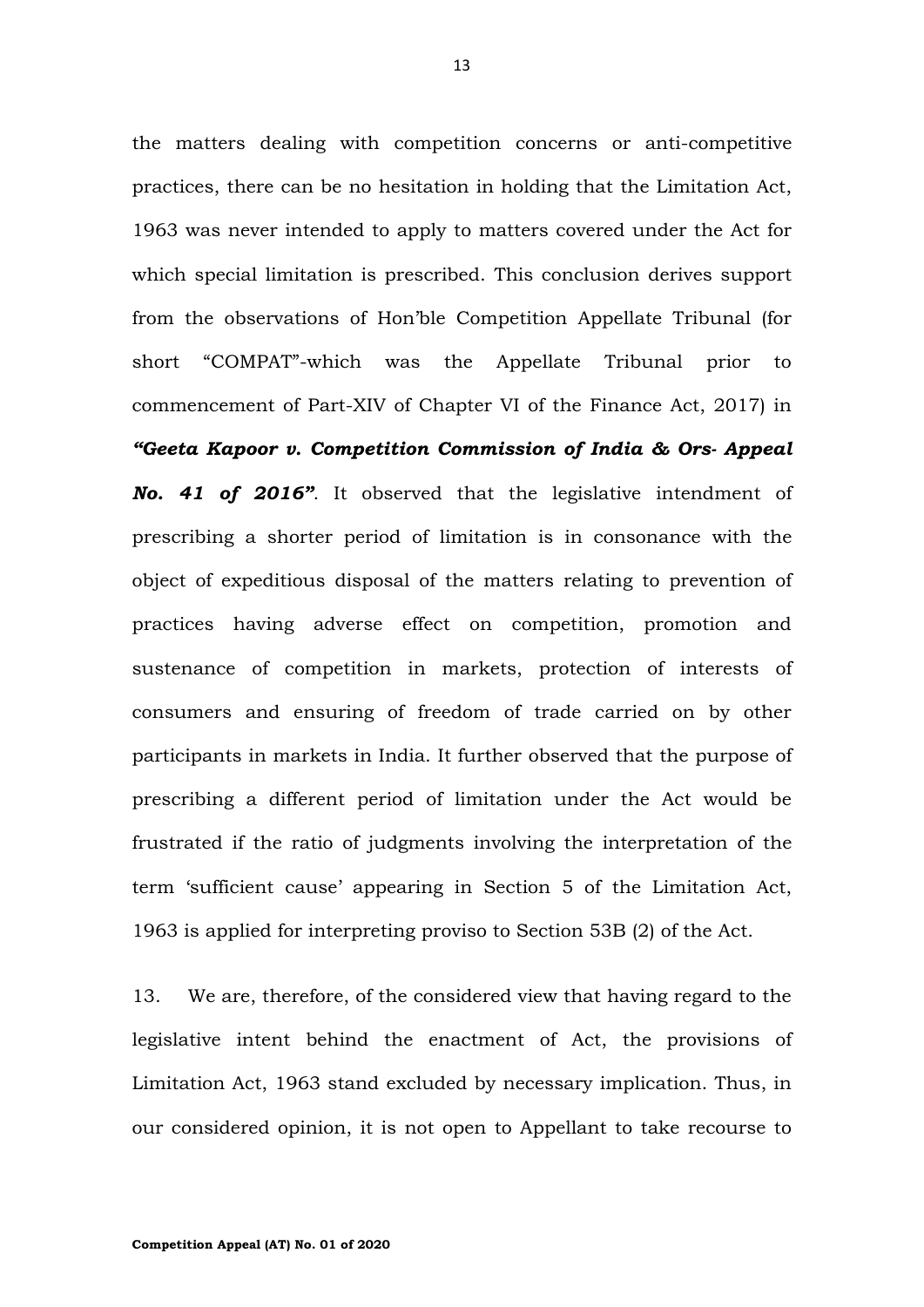Section 5 of the Limitation Act, 1963 providing for extension of period of limitation prescribed under the Limitation Act, 1963 which has no application to appeal in hand.

14. On consideration of the ground projected by the Appellant, which is necessarily linked with and not divorced from the merits of the case, we find that no sufficient cause for not filing appeal within prescribed period of 60 days has been advanced and established by the Appellant. It is flabbergasting to note that the Appellant, despite dismissal of his Writ Petition on the ground of efficacious remedy in the form of appeal being available under the Act, remained unfazed and adamant at pursuing remedy before the Hon'ble High Court by filing Writ Appeal and upon its dismissal sought further judicial intervention in the form of approaching the Hon'ble Apex Court and finally withdrawing the review petition. The Appellant persisted with his stubborn attitude in pursuing remedy before the Constitutional Courts and not filing appeal before this Appellate Tribunal though advised to do so by the Writ Court. Such conduct cannot constitute a "sufficient cause" for not exercising the statutory right of appeal. In view of the Appellant's conduct he cannot be heard to say that he was prevented by a "sufficient cause" from filing an appeal within the statutory period of limitation. The Appellant, howsoever hoarse he may cry that miscarriage of justice has been done, has to blame himself. Keeping